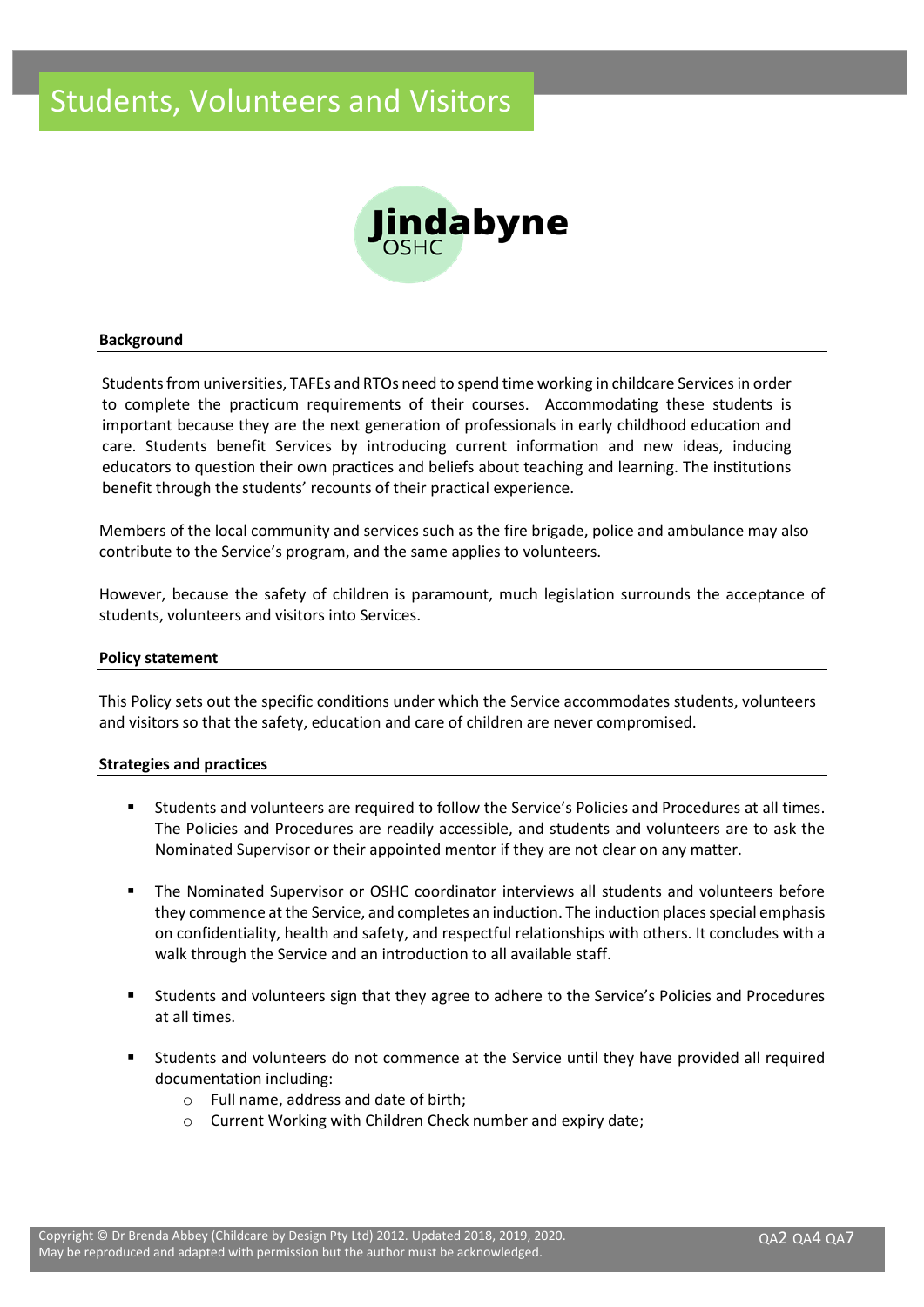## Students, Volunteers and Visitors

- $\circ$  A written statement on what is expected of them by their university, school or training organisation; and,
- $\circ$  A poster for display which has their name, photograph, brief background including any special interests, course of study, and the period they will be at the Service.
- Students and volunteers are assigned a mentor for the duration of their attendance at the Service. The mentor meets with them each visit to ensure they are fulfilling their course requirements, and provides them with professional support and feedback.
- Students and volunteers must inform their mentor or the Nominated Supervisor of any incident, injury, trauma and illness that they may have witnessed over the course of the day before leaving the Service.
- From time to time, the Service may need to reschedule the attendance of students and volunteers at the Service. In addition, students may be required to work a range of shifts to gain insight into the daily workings of the Service and to meet their course requirements.
- As part of maintaining a safe and secure environment for children, educators closely supervise students and volunteers while imparting relevant skills and knowledge.
- All students and volunteers are to complete a Sign-in Sheet. Students and volunteers are also to provide the identifying number and the expiry date of the current Working with Children Check, and their actual hours of participation in the Service.
- All visitors are to complete the Visitors Sign-in Sheet. Details to be provided on are the date, printed name, address and phone number, brief reason for visiting, time in and time out, and signature. Visitors are to be accompanied by a staff member at all times.
- The Approved Provider or delegate maintains a record for each day on which the student or volunteer participates in the Service, and the dates and hours of participation.
- Students and volunteers are to remain within sight and sound of an educator at all times  $$ including excursions – when in the presence of children (i.e. they are not to be left alone with a child).
- The placement of students or visitors at the Service will be terminated if they do not adhere to the Service's Policies and Procedures or for conduct deemed by the Nominated Supervisor/Approved Provider as inappropriate.

## **Visitors**

- Visitors can only enter the Service with the permission of the Nominated Supervisor, and are accompanied by a staff member at all times they are in the Service.
- Visitors are asked to contact the Service prior to their visit. The Nominated Supervisor will arrange the day, date, time and duration of the visit.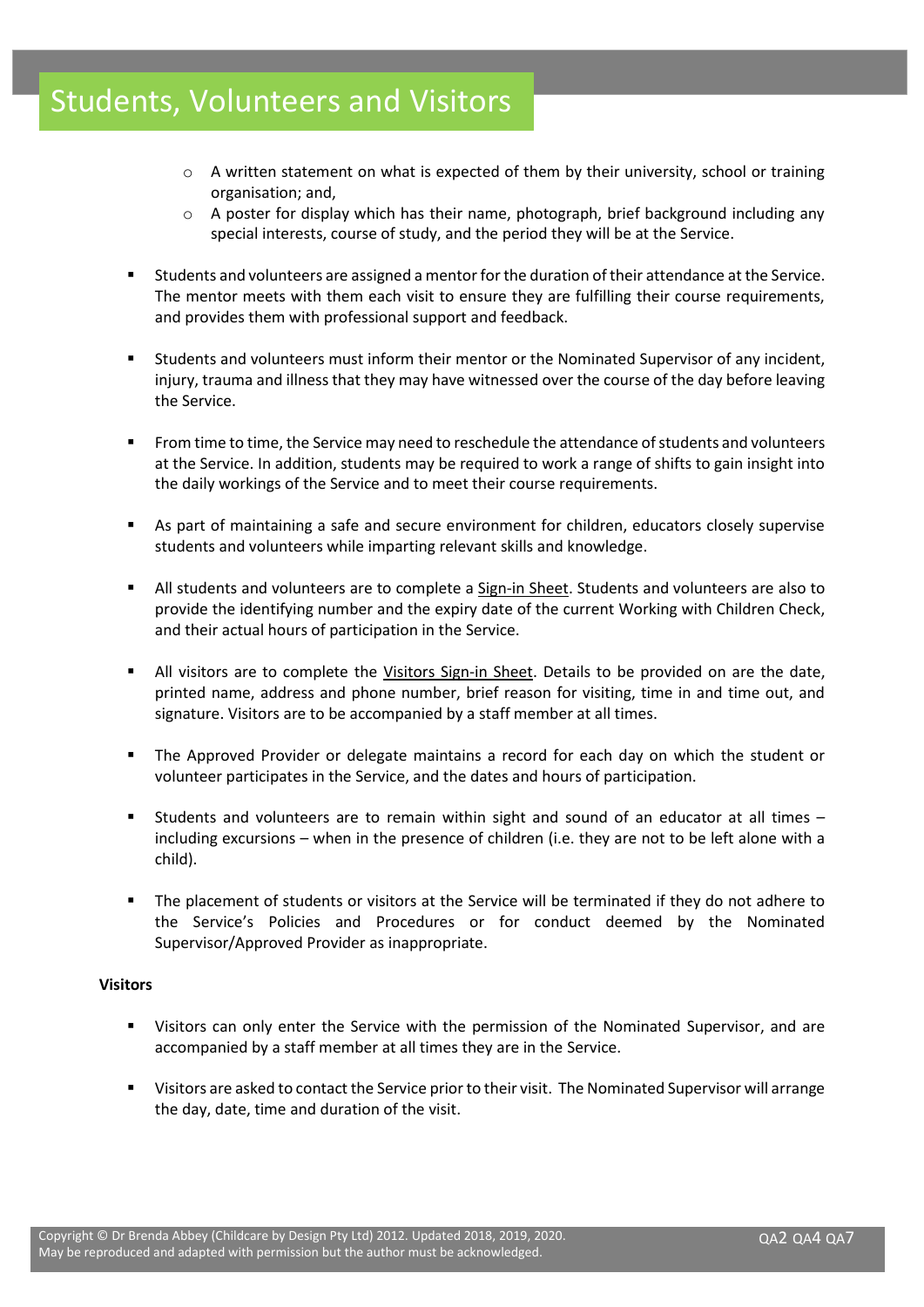As part of maintaining a safe and secure environment for children, educators question anyone in the Service who is not known to them to ascertain who they are and why they are in the Service. The educator or another staff member stays with the visitor until that person leaves the Service.

## **Responsibilities of parents**

- To understand the role of students and volunteers in the Service, as detailed in the Service's Policies and Procedures.
- To direct questions and communications about their children to staff other than students and volunteers.

#### **Procedures and forms**

Students, Visitors and Volunteers Sign-in Sheet

## **Links to other policies**

- Child Protection and Risk Management Policy
- **■** Excursion Policy
- Incidents, Injury, Trauma and Illness Policy
- **Medical Conditions Policy**
- Privacy and Confidentiality Policy
- **Supervision Policy**
- Tobacco, Drug and Alcohol Free Environment Policy

## **Links Education and Care Services National Regulations 2011, National Quality Standard 2011**

| Regs | 85  | Incident, injury, trauma and illness policies and procedures  |  |  |
|------|-----|---------------------------------------------------------------|--|--|
|      | 90  | Medical conditions policy                                     |  |  |
|      | 97  | Emergency and evacuation procedures                           |  |  |
|      | 145 | Staff record                                                  |  |  |
|      | 149 | Volunteers and students                                       |  |  |
|      | 171 | Policies and procedures to be kept available                  |  |  |
|      | 168 | Education and care services must have policies and procedures |  |  |
|      | 185 | Law and regulations available                                 |  |  |

| QA | 2.2.1 | At all times, reasonable precautions and adequate supervision ensure children are protected<br>from harm and hazard                                                     |
|----|-------|-------------------------------------------------------------------------------------------------------------------------------------------------------------------------|
|    | 2.2.2 | Plans to effectively manage incidents and emergencies are developed in consultation with<br>relevant authorities, practised and implemented                             |
|    | 2.2.3 | Management, educators and staff are aware of their roles and responsibilities to identify and<br>respond to every child at risk of abuse or neglect                     |
|    | 4.2.1 | Management, educators and staff work with mutual respect and collaboratively, and challenge<br>and learn from each other, recognising each other's strengths and skills |
|    | 4.2.2 | Professional standards guide practice, interactions and relationships                                                                                                   |
|    | 7.2.3 | Educators, co-ordinators and staff members' performance is regularly evaluated, and individual<br>plans are in place to support learning and development                |

**Sources, further reading and useful websites** *(Consistent with the approach of the National Quality Framework, the following references have prioritised efficacy and appropriateness to inform best practice, and legislative compliance over state or territory preferences.)*

■ Education and Care Services National Regulations 2011

Copyright © Dr Brenda Abbey (Childcare by Design Pty Ltd) 2012. Updated 2018, 2019, 2020. May be reproduced and adapted with permission but the author must be acknowledged.